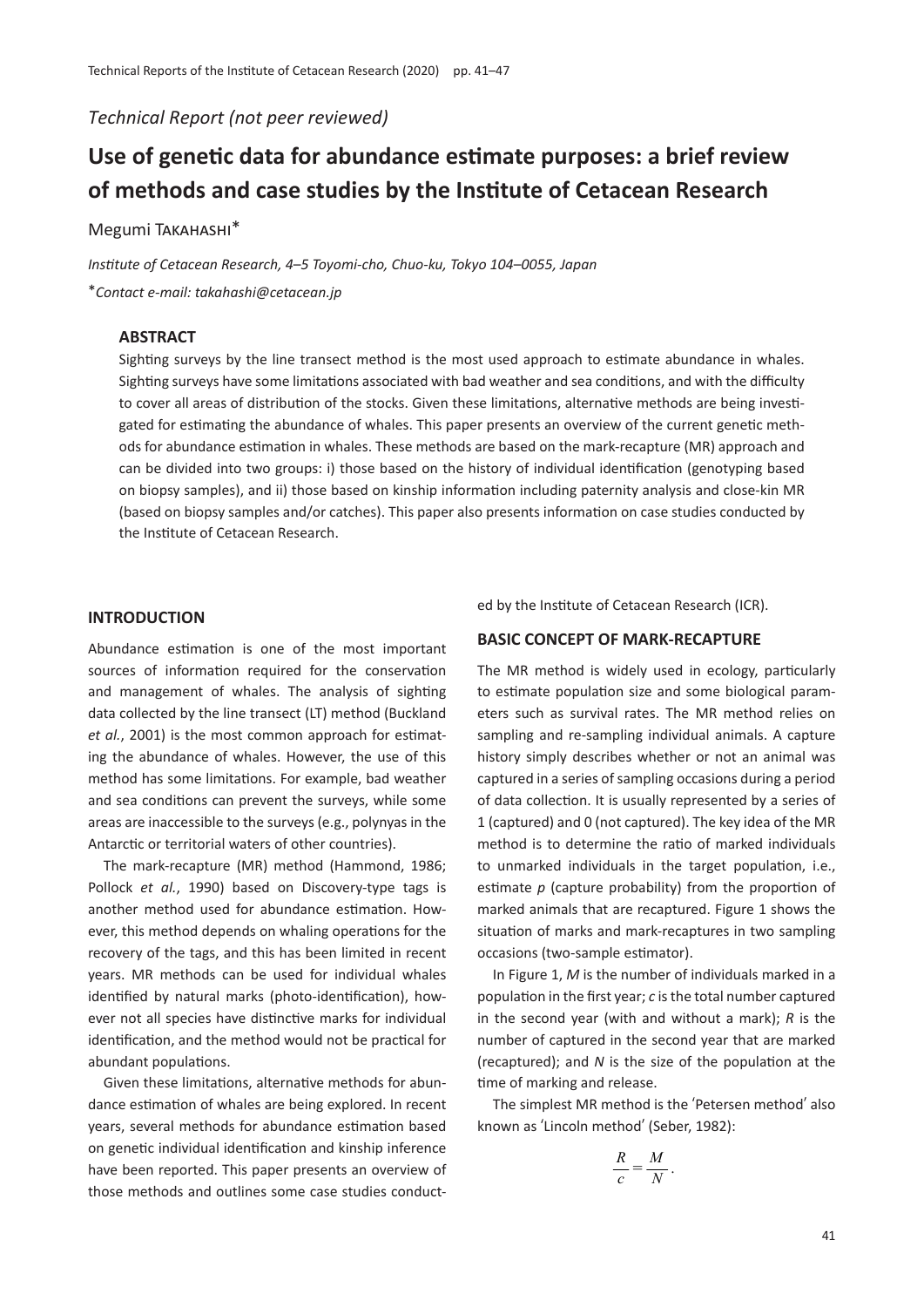The proportion of marked animals in the second time  $R/c$  is an estimate of the probability of capturing individual  $(\hat{\rho})$ , so that:

$$
\hat{N} = \frac{M}{\hat{p}}.
$$

Chapman's modification of Petersen's two-sample estimator (Chapman, 1951) is more appropriate in situations of small sample sizes, and is expressed as follows:

$$
N = \frac{(M+1)(c+1)}{R+1} - 1.
$$

Here,

*M*=number of individuals captured in the first year; *c*=number of individuals captured in the second year; *R*=number of individuals captured in both years.

# **Multiple sampling occasions**

In the case of the two-sample estimator in Figure 1, the assumption of 'closed population' is adopted (births, immigration, emigration and death are not considered). For multiple sampling occasions involving a long period of time, the assumption of 'open population' is more appropriate, and immigration, emigration, birth and death should be considered (Figure 2).

In the case of multiple sampling occasions, the Jolly-Seber (JS) model (Jolly, 1965; Seber, 1965), an open population model, is the most appropriate. This model is very flexible and, in addition, can provide estimates of survival, recruitment and population growth rates.

There are a number of formulations based on the JS for estimating abundance and related parameters, such as the ʻPOPAN,' Link-Barker and Pradel recruitment, and the Burnham JS and Pradel-λ formulations. In particular, the POPAN formulation (Schwarz and Arnason, 1996) can provide abundance and net births by using the full likelihood approach. Net birth refers to all animals that enter after sampling occasion *i* and survive until sampling occasion *i*+1.

# **ABUNDANCE ESTIMATES BASED ON GENETIC DATA**

The main advantages of using genetic tags for individual identification and abundance estimates based on MR are that: i) they are permanent and ii) they exist in all individuals. It is important that the genetic approach for individual identification and kinship inferences are reliable. The genetic basis for individual identification and kinship inferences is shown in Taguchi (this issue).



Figure 1. Diagram showing the basic idea of the MR method based on individual identification of humpback whales by photographic matching.

# **Methods based on the history of individual iden�fica- �on**

The most common approach for genetic individual identification is based on biopsy sampling and genotyping, based on a number of nuclear marker loci. One of the most used markers is microsatellite DNA. If two biopsy samples, taken in different occasions/locations present the same genotype, then it is assumed that those biopsies were taken from the same individual (see Taguchi, this issue).

Some studies are presented here as examples of abundance estimates in whale populations based on biopsies, genetic individual identification and the MR methods. Palsbøll *et al.* (1997) conducted an analysis of six microsatellite loci for 3,060 skin samples collected from humpback whales throughout the North Atlantic. They detected 2,368 unique genotypes and, because the samples with identical genotypes were of the same sex, they considered that the 3,060 samples represented 2,368 individual whales. There was a total of 692 ʻrecaptures.' The abundance and its confidence intervals (CI) were estimated based on the data collected in 1992 and 1993 and the two-sample estimators. The abundance was estimated at 4,894 (95% CI: 3,374-7,123) for males and 2,804 (95% CI: 1,776–4,463) for females.

Based on 354 biopsy samples collected from the New Zealand subantarc�c southern right whales during the austral winter from 1995 to 1998, Carroll *et al.* (2011) were able to amplify 302 samples with 9–13 microsatellite loci. They iden�fied 235 unique individuals during these four winter surveys. They estimated the superpopulation abundance using the POPAN JS model,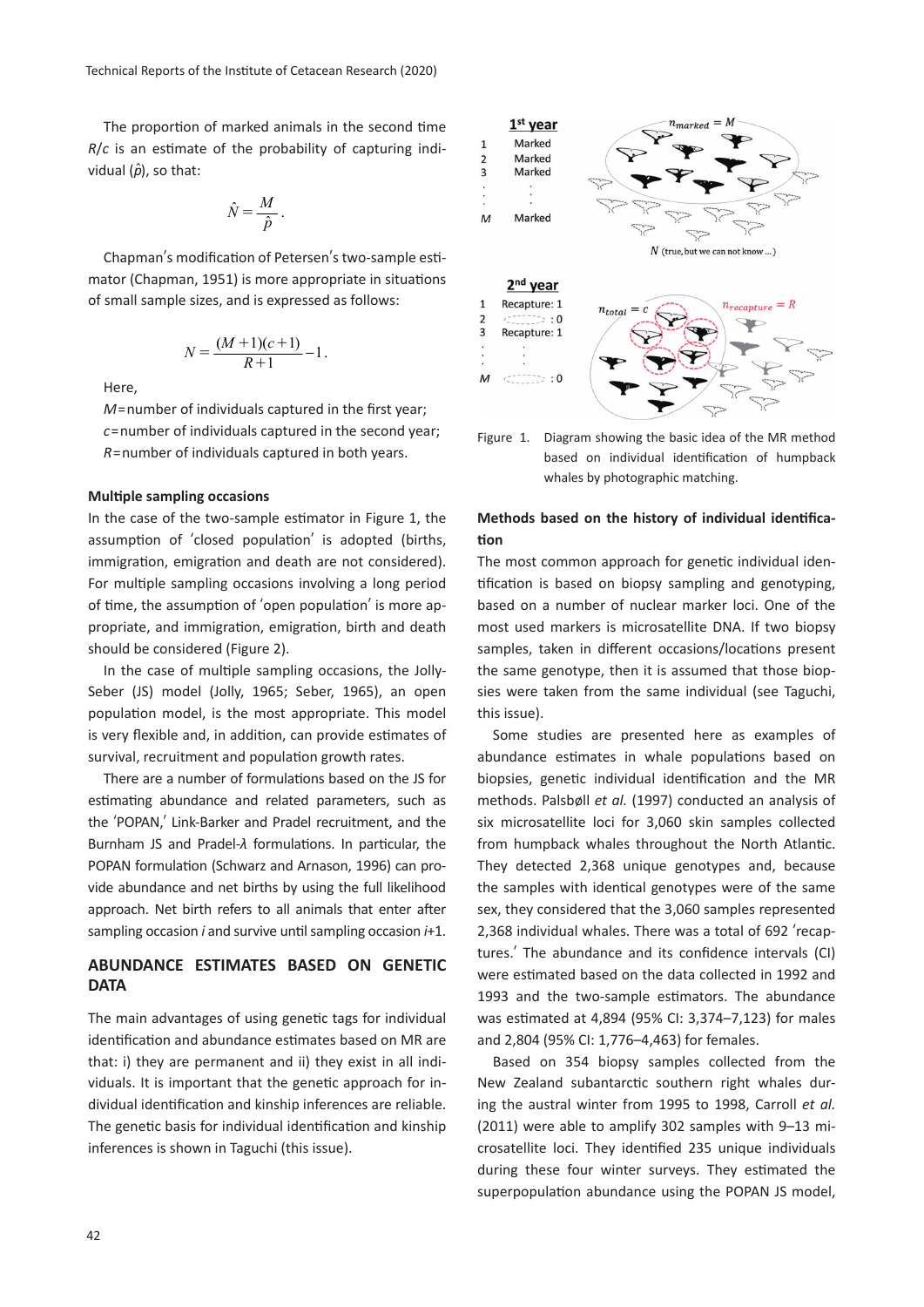

Figure 2. Diagram showing the situation of multiple sampling under the assumption of open population. A population changes in number and density due to births, deaths, immigration and emigration. Note that, *φ<sub>i</sub>* represent the probability of (apparent) survival until the next sampling occasion;  $p_i$  is the probability of being captured and re-captured;  $B_i$  is the net number of new individuals joining the study area (modified from http://www.phidot.org/software/mark/docs/book/pdf/chap12.pdf ).

which provided an estimate of 910 non-calf whales (95% CI: 641–1,354) in 1998.

# **Methods based on kinship information**

An additional advantage of DNA tags is that they contain information about kinship among individuals. Hence, kinship relationship can be used for abundance estimates based on the classic MR using ʻrecapture of self' to ʻrecapture of closely-related kin'. Several studies used DNA profiles to detect instances of paternity or other kinship relationships in whale populations (see Taguchi, this issue). For this approach, samples obtained from biopsy sampling as well as from catches can be used.

#### *Paternity analysis*

For the aim of paternity inference, Marshall *et al.* (1998) derived likelihood ratios with codominant markers taking account of typing error, and defined a statistic  $\Delta$  for resolving paternity. The likelihood ratio can be written as:

$$
L(H_1, H_2|D) = \frac{P(D|H_1)}{P(D|H_2)},
$$

In this formulation,  $P(D|H_i)$  is the probability of obtaining data *D*, i.e., genotypes of offspring, mother and potential father at a particular locus, under hypothesis *H<sub>i</sub>*  $(i=1, 2)$ . The hypothesis of  $H<sub>1</sub>$  is that the potential father is the true father, and this is tested against hypothesis  $H_2$ wherein the potential father is an unrelated individual selected at random from the population.

Nielsen *et al.* (2001) presented a new method for paternity analysis in natural populations based on genotypic data that can take the sampling fraction of putative parents into account. They developed an approach for estimating parentage probabilities for paternity assignment, which is a Bayesian alternative to the method developed

by Marshall *et al.* (1998). They used the term ʻparentage probability' to describe the posterior probability that a particular individual/putative father might be the actual father of a known offspring. They applied the method to genotypic data (six microsatellite DNA loci) collected from North Atlantic humpback whales.

The method of Nielsen *et al.* (2001) is briefly described here following the notations of the authors. They noted that the objective was to estimate the posterior probability that a particular individual might be the father of a known offspring. Let *I<sup>j</sup>* (*i*) indicate the event that the *j*th poten�al father is the father of the *i*th offspring. The *i*th maternal genotype is *M<sup>i</sup>* , the associated genotype of the offspring is  $O_j$ , the genotype of *j*th potential father is  $F_j$ , and *A* is the matrix of allelic frequencies for all loci. If *n* of *N* males on the breeding ground were sampled, the posterior probability of paternity could be calculated as:

$$
\Pr(I_j(i)|M_i, F, A, N) = \frac{\Pr(\boldsymbol{O}_i | \boldsymbol{M}_i, F_j)}{\sum_{j=1}^n \Pr(\boldsymbol{O}_i | \boldsymbol{M}_i, F_j) + (N-n) \Pr(\boldsymbol{O}_i | \boldsymbol{M}_i, A)}.
$$

In this formulation  $Pr(O_i | M_i, F_j)$  is the shorthand notation for Pr $(O_i | M_i, F_j, I_j(i))$ .  $\sum_{j=1}^n Pr(O_i | M_i, F_j)$  refers to the sum of the probability that *i*th fetus has *j*th potential father as it's father when *i*th maternal genotype and *j*th potential father are given. Assuming Mendelian segregation and independence among loci, the probability of an observed offspring genotype, given the maternal genotype and the genotype of a particular potential father Pr(*O<sup>i</sup>* |*M<sup>i</sup>* , *Fj* ), could be calculated using standard methods (e.g., Thompson, 1975; 1976). Likewise, Pr(*O<sup>i</sup>* |*M<sup>i</sup>* , *A*) can be calculated assuming Hardy-Weinberg equilibrium and independence among loci (linkage equilibrium). (*N*−*n*)Pr(*O<sup>i</sup>* |*M<sup>i</sup>* , *A*) refers to the probability of the *i*th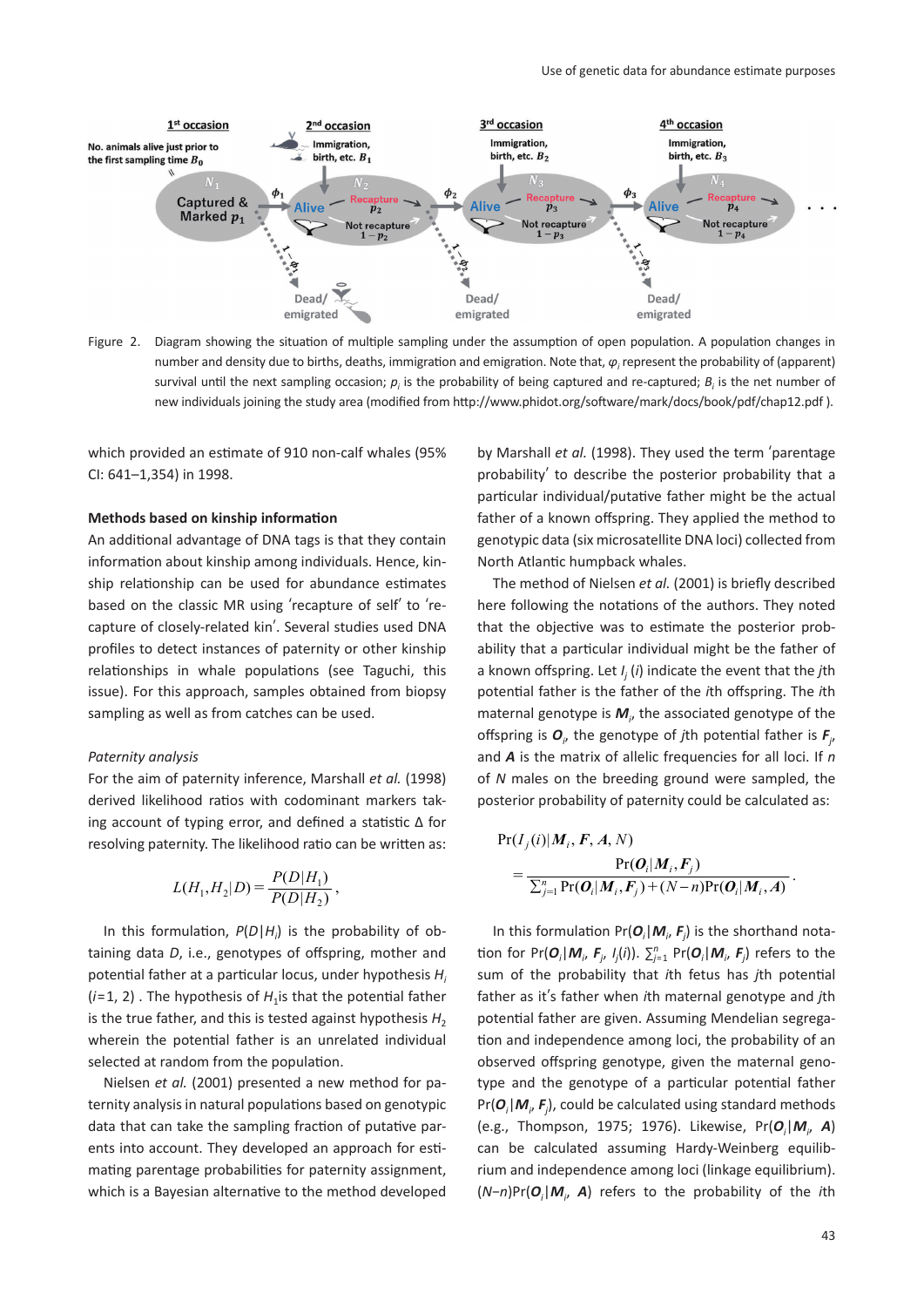fetus's genotype given the *i*th mother's genotype. In estimating the posterior probability that a potential father is the father of an offspring, assumptions need to be made regarding the prior probability of a potential father being the father. In the absence of other information, it is assumed that the prior probability that a particular male is the father is  $1/N$ , where *N* is the number of potentially breeding males in the breeding area (Nielsen *et al.*, 2001).

Here, assuming independence among offspring, the likelihood function for *N* can be calculated as:

$$
L(N) \propto \prod_{i} Pr(O_i | M_i, F, A, N)
$$
  
= 
$$
\prod_{i} \left( \frac{(N-n)}{N} Pr(O_i | M_i, A) + \frac{1}{N} \sum_{j=1}^{n} Pr(O_i | M_i, F_j) \right),
$$
  

$$
N \ge n.
$$

The maximum-likelihood estimate of *N* and the confidence interval is provided, for example, using parametric bootstrapping. Note that the estimate based on this approach such as parent-offspring genotypes is an estimate of the current (i.e., at the time of sampling) male population size. To estimate the total abundance of the target population/species, additional information is required. For example, the proportions of males and females, and the sexual maturity of whales from the sample, under the assumption that the sample was representative of the true population.

Based on the method above, the maximum-likelihood estimate of *N* was 6,540 breeding male humpback whales (95% CI: 3,700–17,000) using parametric bootstrapping (Nielsen *et al.*, 2001).

#### *CKMR method*

CKMR is a recent extension of the ordinary MR methods used to estimate animal abundance and other population parameters. The CKMR approach was first described by Skaug (2001) working on microsatellite data (10 loci) of North Atlantic common minke whales. He derived an estimator for the total population size based on the number of parent-offspring pairs (POPs).

Subsequently Bravington *et al.* (2016a) extended the classic MR framework (Lincoln-Petersen type estimator mainly) by incorporating close-kin information. Whereas ordinary MR methods only consider the subsequent identification of the same animal as a recapture, CKMR expands this by also viewing the genetic identification of a relative (e.g., parent-offspring, full-sibling, half-sibling) as a recapture.

Below is the simplest version of the CKMR by Bravington *et al.* (2016a). This is a two-sample estimator for the adult population size, which is the close-kin version of the Lincoln-Petersen population size estimator:

$$
\widehat{N}_A = \frac{2n_J n_A}{H} \,. \tag{1}
$$

Consider a sample of  $n_j$  juveniles and  $n_A$  adults from the same population. Each sampled juvenile can be considered a ʻmark' of its two adult parents. The genotype of each of the  $n<sub>j</sub>$  juvenile samples is compared to each of the  $n_A$  adult samples, to check if a 'mark' is recaptured. The probability that the adult happens to be one of the juvenile's two parents is  $2/N_A$ , where  $N_A$  is adult population size. The expected number of parent-offspring pairs across all  $n_A \cdot n_J$  comparisons is then  $2n_A n_J/N_A$ . Equating this to the observed number of parent-offspring pairs gives the CKMR version of the Lincoln-Petersen estimator. Hence, if the entire set of  $n_A \times n_A$  comparisons yields *H* which is the number of parent-offspring pairs, then adult abundance can be estimated as eq. (1).

In a more realistic setting, some types of kinship probabilities are likely to be present, and therefore, an explicit statistical MR model is required. That is, the prior probability that a pair is a POP is set by a population dynamics model, which accounts for pair-specific data, and which includes demographic parameters such as adult abundance, individual survival probability, age of maturity, per capita birth rate and probably age-specific fecundities.

For example, probability that individual *i* with covariates *zi* (date of capture for example) is the mother of individual  $j$  with covariates  $z_i$  is represented as:

$$
P(i \text{ is } j's \text{ mother} | z_i, z_j)
$$
\n
$$
= E \left( \frac{i's \text{ reproductive output in } j's \text{ year of birth}}{\text{Total female reproductive output}} \right)
$$
\n
$$
= E \left( \frac{i's \text{ reproductive output in } j's \text{ year of birth}}{\text{in } j's \text{ year of birth}} \right)
$$

where  $E()$  is the expected value and the absolute abundance (of females) now enters implicitly through the denominator.

Not only parent-offspring (PO) but also other kinship relationships such as half-sibling can be considered in the CKMR. A pairwise comparison between individuals *i* and *j* gives rise to a kinship category  $K_{ii}$  taking values from a discrete set *k*={*PO*, *HS*, . . .} (see also Taguchi (this issue)). These probabilities are the building blocks of the pseudolikelihood shown below.

Demographic parameters can be estimated from the log-likelihood summed over all pairwise comparisons. The joint distribution of  $\{K_{ii}; 1 \le i < j \le n\}$  is too complicated to permit the construction of a full likelihood. Instead, a pseudo-likelihood approach (Skaug, 2001; Bravington *et al.*, 2016a) which involves only the marginal probabili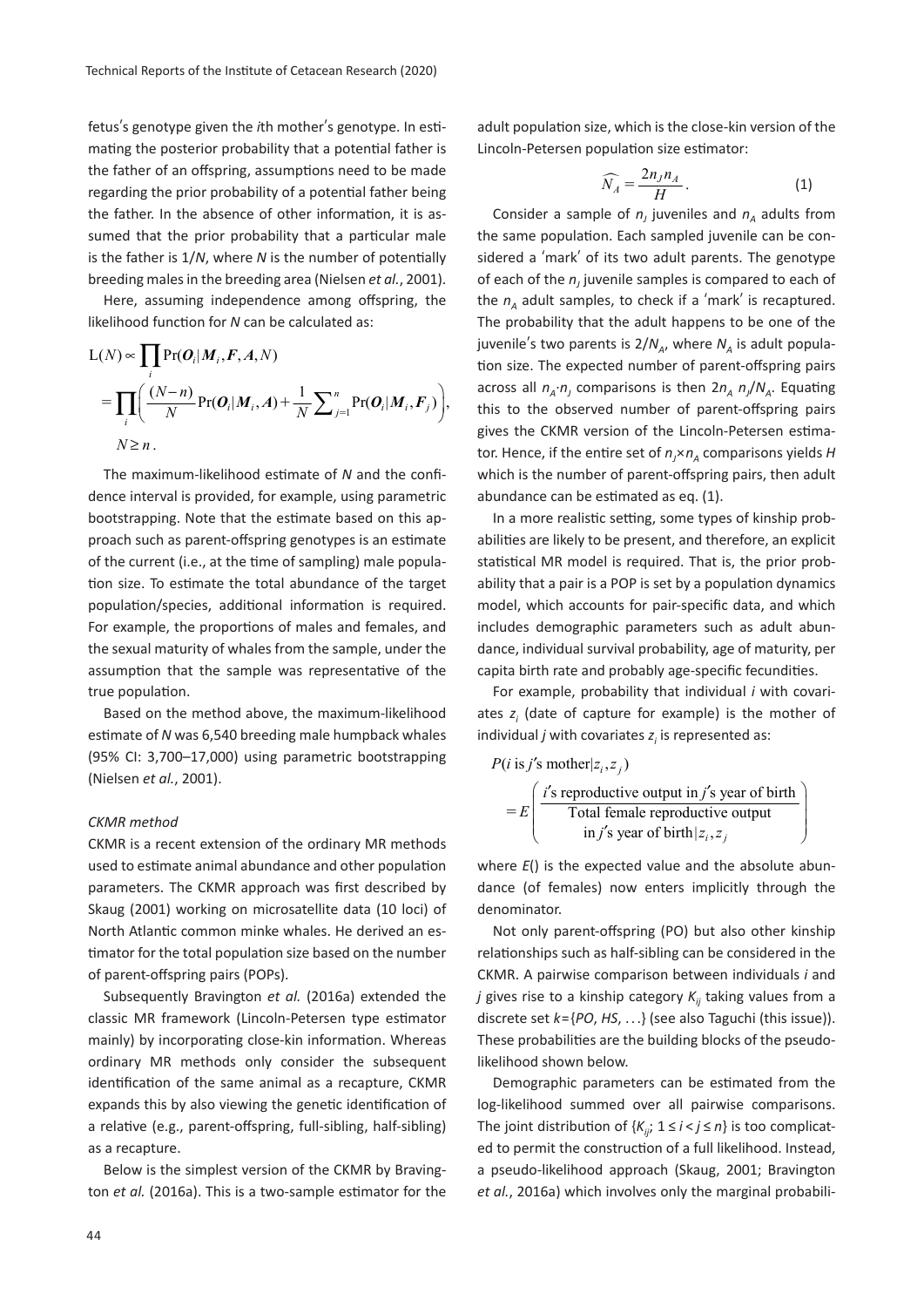ties of the  $K_{ii}$  in eq. (2) was used.

$$
l_P(\theta) = \sum_{1 \le i < j \le n} \log P(K_{ij} = k_{ij} | z_i, z_j; \theta). \tag{2}
$$

Let *θ* denote the vector of all parameters that govern the basic quantities, for example, total population size (males and females): *N*, individual survival probability: *φ*, per capita average birth rate: *β* and capture probability at a given sampling occasion: *p*).

The CK greatly expands the scope of MR because a variety of samples can be used, including biopsy samples and samples from catches. However, age information is essential for precise CKMR estimates because it identifies the time of 'marking', which is the year the sampled animal was born.

Bravington *et al.* (2016b) used the approach above for the case of the southern bluefin tuna, using microsatellite data at 20–25 loci.

### **CASE STUDIES BY THE ICR**

#### **Based on the histories of individual iden�fica�on**

Pastene *et al.* (2018) examined a total of 157 biopsy samples of southern right whales collected by IDCR/SOWER and JARPA/JARPAII surveys in austral summer between 1987/88 to 2013/14 in the longitudinal sector between 80°E and 135°E (Figure 3). These southern right whales are associated with the South West Australia population.

Biopsy samples were examined with 14 microsatellite DNA loci. After removing four duplicates, the sample sizes for the individual identification became 153. Eight incidences of individual matching (ʻmark-recapture') were detected (four males and four females). Individual matching by multilocus genotypes was supported by mitochondrial DNA analyses (same haplotype), sex determination (same sex), and in two cases where pictures were available, by photo-identification. Estimate of abundance



Figure 3. Geographical distribution of southern right whales in Area IV examined by Pastene *et al.* (2018). Red: females; Blue: males.

was based on the POPAN model implemented in RMark (Laake, 2013). This preliminary analysis considered the assumption of constant apparent survival, constant probability of capture and constant probability of entry through the years.

The results of the preliminary analyses showed similar annual abundance estimates to those obtained by sighting data in the same area and a similar period. For example, the estimate of abundance by the genetic ʻmark-recapture' method was 1,619 (95% CI: 868–3,151) individuals for 2015/16, similar to the most recent (2007/08) sighting survey abundance estimate of 1,557 (95% CI: 871–2,783) individuals using the LT method in the same area.

#### *Future analyses*

The analysis conducted on southern right whales assumed constant apparent survival rate, constant capture probability, and constant probability of entry through the years. Some additional investigations are required to evaluate the effect of changing these assumptions on the abundance estimates. State-space models and hierarchical Bayesian approach have already been proposed as a convenient and flexible framework for specifying stochas tic models for the dynamics of wild animal populations (Gimenez *et al.*, 2009; Kéry and Schaub, 2011; Hendrix *et al.*, 2012), and these models could be used for southern right whales in the future. Such models consider individual differences of the survival rate. Furthermore, the detection/capture probability, as a random effect can be evaluated by the state-space model.

Genetic databases for Antarctic blue and humpback whales are available at the ICR, and the abundance es timation approach for southern right whales can also be used for these other species.

One issue with mark-recapture analyses, regardless of which method of individual identification is used, is that the study area must provide adequate opportuni ties for 'capturing' all individuals within a population. However, this is hardly feasible because many popula tions are widely and unevenly distributed. Therefore, for obtaining more accurate abundance estimates, applying analytical techniques that take account of unsampled locations are also suggested for future analyses (e.g., Frasier *et al.*, 2020). Also, more information on the biological features of the species, such as migration and habitat use patterns, are required.

#### **Paternity analyses**

Kanda *et al.* (2014) conducted a study on paternity in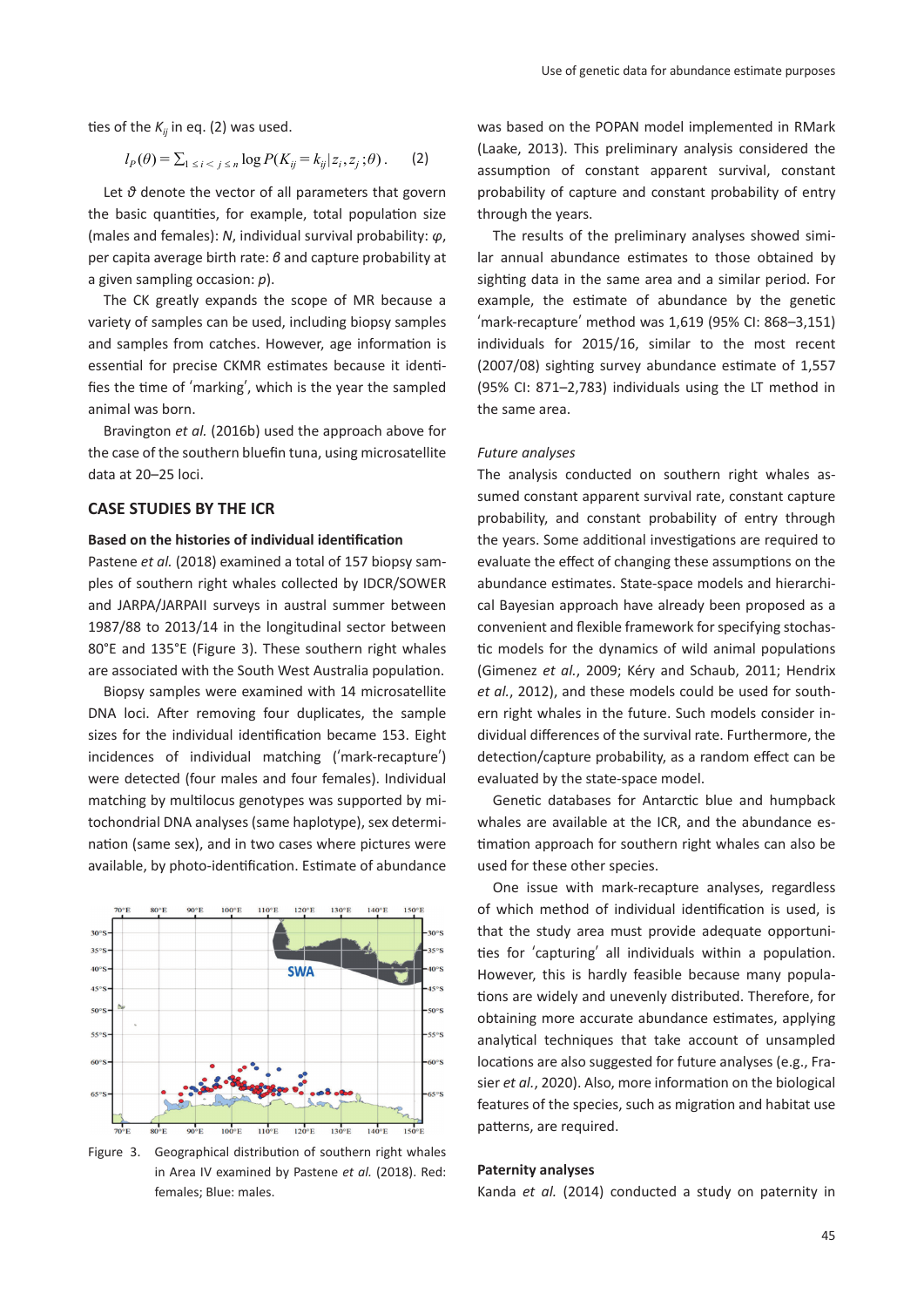Antarctic minke whales based on samples collected by JARPA and JARPAII surveys. Specifically, genotypic data of a maximum of 12 microsatellite DNA loci were prepared from 137 fetuses collected from females captured during the 2003/04 JARPA survey, and their potential fathers were sought among 1,779 males collected from 2001/02 JARPA to 2010/11 JARPAII surveys.

One mother-fetus-father trio was detected using CERVUS (Marshall *et al.*, 1998), a computer program for assignment of parents to their offspring using genetic markers. This single match was used to tentatively estimate the mature male number in the Eastern Indian Ocean Stock (I stock) of Antarc�c minke whales using the Petersen mark-recapture method modified by Chapman. Only mature males (*n*=677) (sexual maturity criteria of Kato, 1987) were used in the estimates.

The abundance estimate of the mature male component of the stock was 46,782 (CV=0.572) animals. Assuming the mature/immature ratio and the sex ratio were  $1:1$ , respectively, the total stock size was estimated as 187,128 animals. This estimate was higher than the JARPA/JARPAII (51,474) and the IDCR (151,174) sighting surveys estimates in similar areas. Kanda et al. (2014) noted that their analysis estimated total stock size, while the JARPA/JARPAII and IDCR analyses estimated the number of individuals distributed in the research area based on sighting surveys, which would explain the differences.

Ohashi *et al.* (*in-press*) further examined the popula tion size of mature males of Antarctic minke whales based on paternity analysis. Their analyses were based on biological and gene�c (microsatellite DNA at 12 loci) data collected by JARPAII in the Indo-Pacific region of the Antarctic. A total of 2,126 Antarctic minke whales taken in the austral seasons 2006/07, 2008/09, 2009/10, 2010/11 and 2011/12 were used in the analyses. Two assumptions on stock structure were considered, a single stock in the research area and two stocks in the research area (the I stock and the Western South Pacific Stock (P stock)).

For abundance estimation, the approach of Nielsen *et al.* (2001) outlined above was used. For the hypothesis of a single stock, the abundance of mature males was estimated as 68,874 (90% CI: 42,625-122,779). Using the proportion of male and immature whales of 0.436 and 0.254, respectively, the estimate of total population was 211,600 (90% CI: 130,953-377,210). This estimate was lower than that from the IDCR/SOWER sighting surveys (413,202) and of the same order of JARPA/JARPAII estimates in Areas IV and V (263,711).

#### *Future analyses*

Ohashi *et al.* (*in-press*) reported that there are some technical issues in their analyses on Antarc�c minke whales that should be improved in the future. Firstly, there is a need to optimize the use of the available genetic data and solve issues, for example, on genotyping errors and missing allele information for some loci. The second issue is related to the assumptions of the stock structure hypothesis. The current hypothesis on stock structure of Antarc tic minke whales suggests a transition sector shared by the two stocks rather than a hard longitudinal boundary between them as assumed in the paternity analysis. This transition sector should be considered in future paternity analyses.

In addi�on, Ohashi *et al.* (*in-press*) noted that future analyses should consider not only the relationship between mother/fetus and father, but also some other kinship relationships (e.g., half-sibling) following the work of Bravington *et al.* (2016a) outlined above. Therefore, the next challenge for the ICR research on this topic is the application of the CKMR method for abundance estimation, which optimizes the use of the available genetic data.

**Comparison of abundance between MR and LT methods**

As noted by Kanda *et al.* (2014) and Pastene *et al.* (2018), estimates of abundance, using the ordinary MR approach based on genetic data, refer to the total population/stock size. The estimates based on sighting data under the LT approach, refer to the abundance of animals in a specific area and a specific period of a survey. Then, the difference in estimates will depend on the sighting survey coverage and on the movement of individuals into and out of the sighting survey area (Hammond, 2010).

# **ACKNOWLEDGEMENTS**

I thank T. Hakamada (ICR) for technical assistance on the methodology outlined in this paper, and L.A. Pastene (ICR) for his assistance in preparing this report.

#### **REFERENCES**

- Bravington, M.V., Skaug, H.J. and Anderson, E.C. 2016a. Close-kin mark-recapture. *Stat. Sci.* 31: 259–274.
- Bravington, M.V., Grewe, P.M. and Davies, C.R. 2016b. Absolute abundance of southern bluefin tuna estimated by close-kin mark-recapture. *Nat. Commun.* 7: 1–8.
- Buckland, S.T., Anderson, D.R., Burnham, K.P., Laake, J.L., Borchers, D.L. and Thomas, L. 2001. *Introduction to Distance Sampling: Estimating Abundance of Biological Populations*. Oxford University Press, Oxford. 432 pp.
- Chapman, D.G. 1951. Some proper�es of the hypergeometric